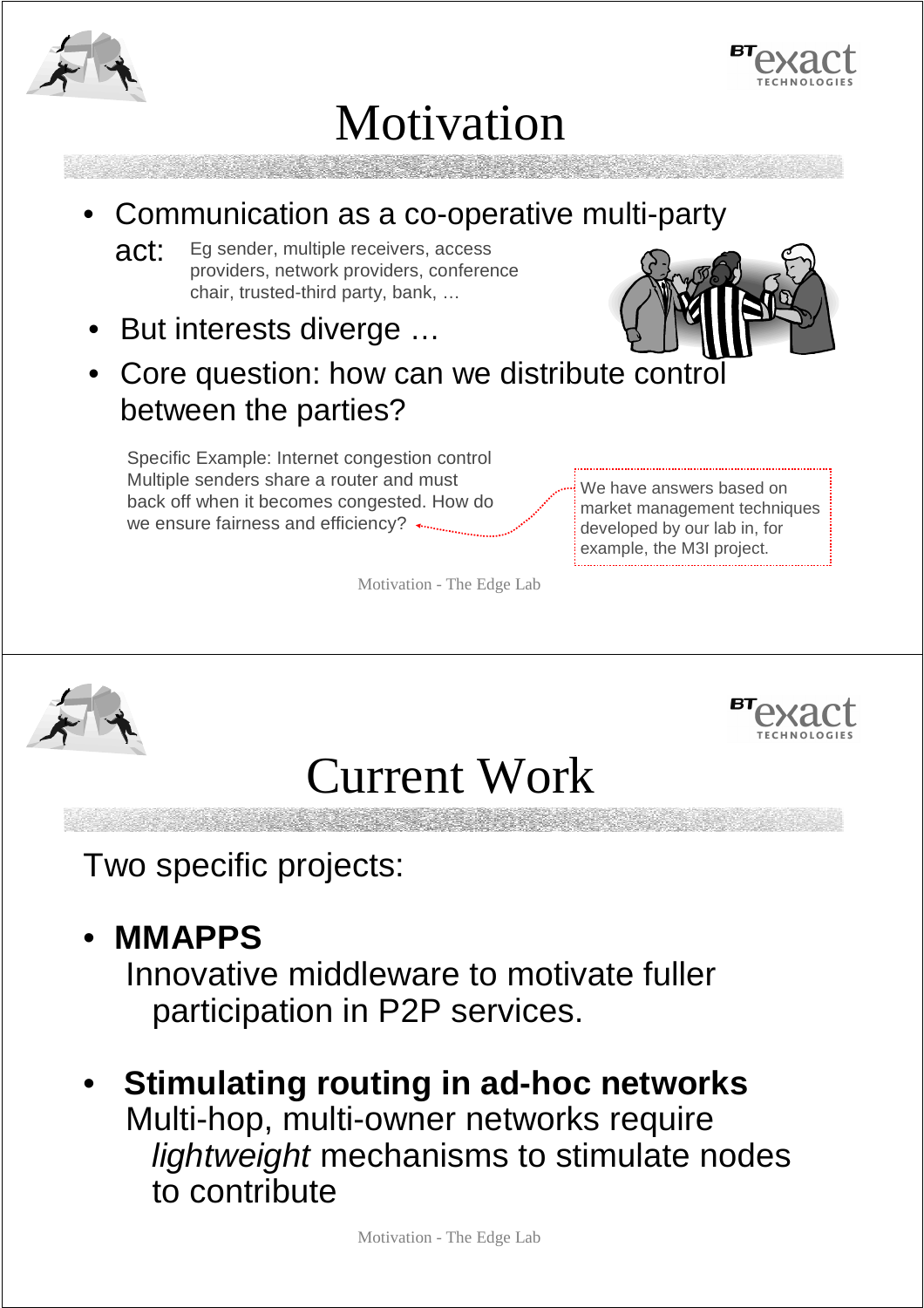





EU funded 5th Framework project

- 7 partners
- **BT** Lead



Eidgenössische Technische Hochschule Zürich Swiss Federal Institute of Technology Zurich

Athens University of Economics and Business







#### http://www.mmapps.org/

Motivation - The Edge Lab

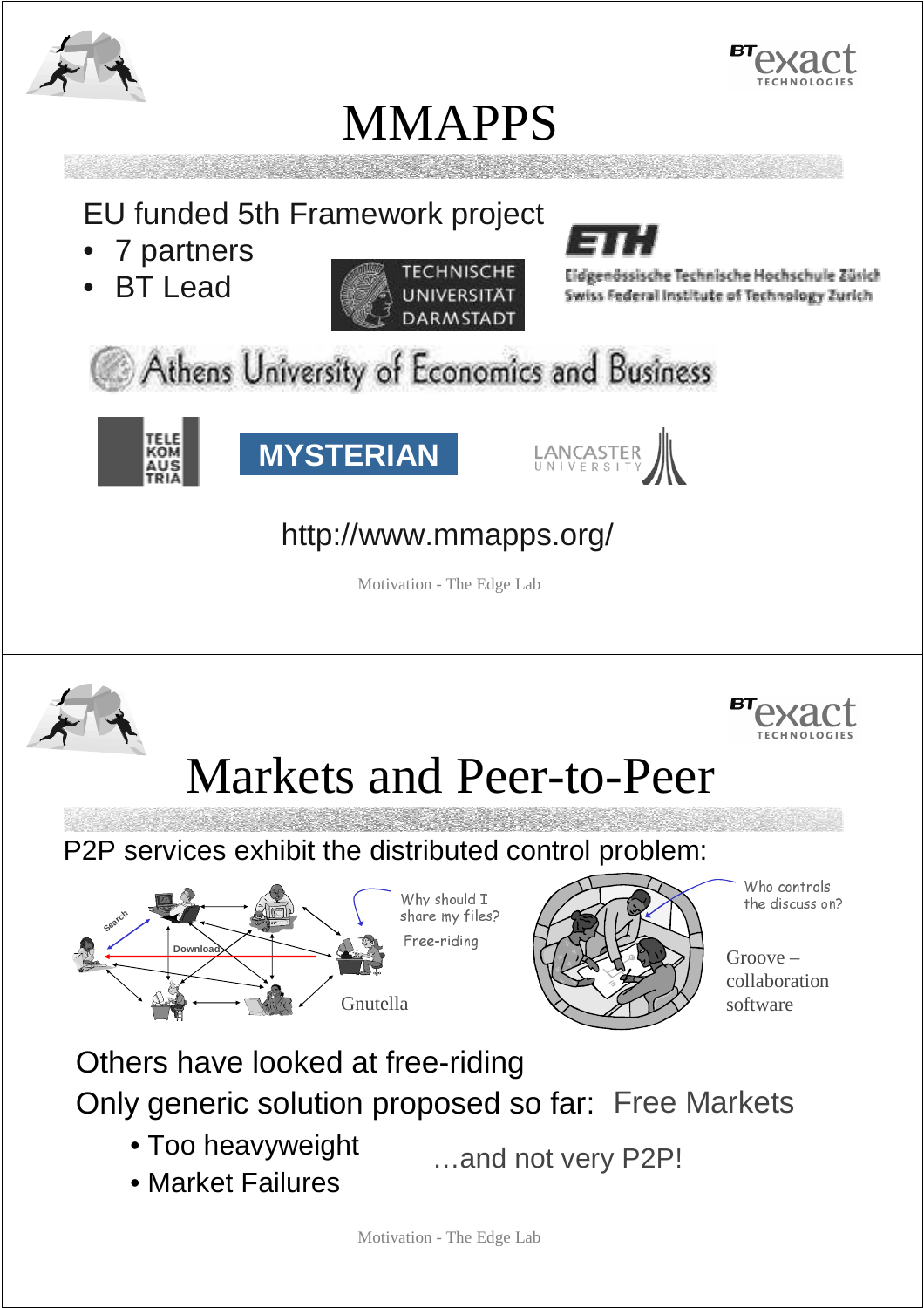



# Approach

- Look at the real world:
	- social interactions, reputation, evolution and psychology of co-operation.
- Mutual enforcement of rules within cooperative communities of peers
- Rules may supplement markets for fair exchange

Motivation - The Edge Lab



A consensus (>70%) of complaints causes expulsion.